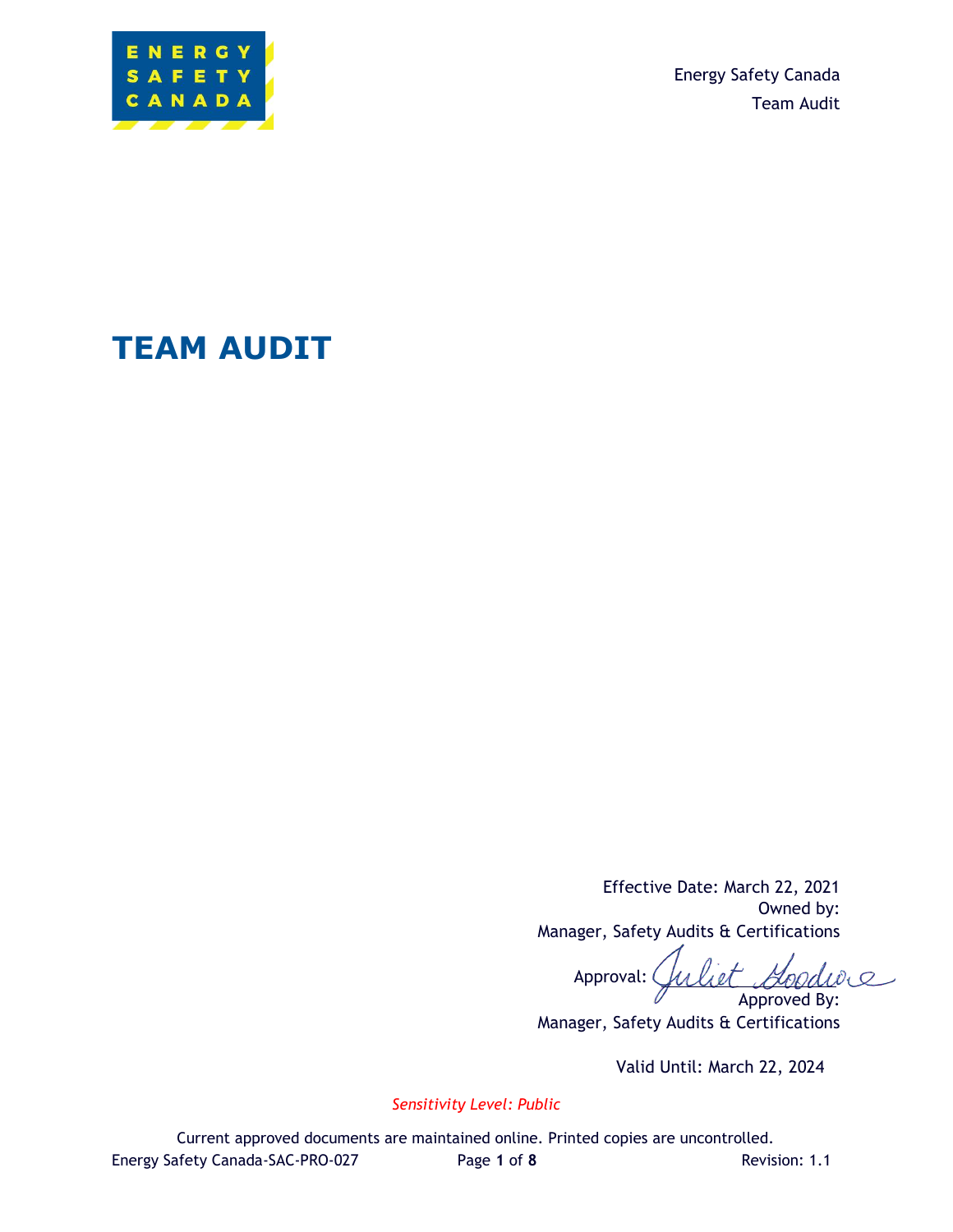

### **SUMMARY OF CHANGES**

This Summary shows:

- All changes from last approved and published document
- The location within the document where the changes have been made

| <b>Version</b> | Date                 | Author(s)     | <b>Revision Notes</b>                                                                                                                                                                 |
|----------------|----------------------|---------------|---------------------------------------------------------------------------------------------------------------------------------------------------------------------------------------|
| 1.0            | December 11,<br>2018 | Melissa Mass  | This is the first revision of the<br>Team Audit. This revision brings<br>the Procedure template into<br>alignment with the templates<br>used by the Governing Documents<br>Framework. |
| 1.1            | March 12,<br>2021    | Shannon Senga | Review and update to current                                                                                                                                                          |

Requirements changed in the new revision will be identified with a revision triangle beside it.

#### **SUMMARY OF REVIEWERS**

The following people were involved in the review of this Procedure.

| <b>Name</b>          | <b>Position</b>                           |
|----------------------|-------------------------------------------|
| Juliet Goodwin       | Manager, Safety Audits and Certifications |
| Justin Degagne       | Program Manager, Training                 |
| <b>SA&amp;C Team</b> | Subject Matter Experts (SME)              |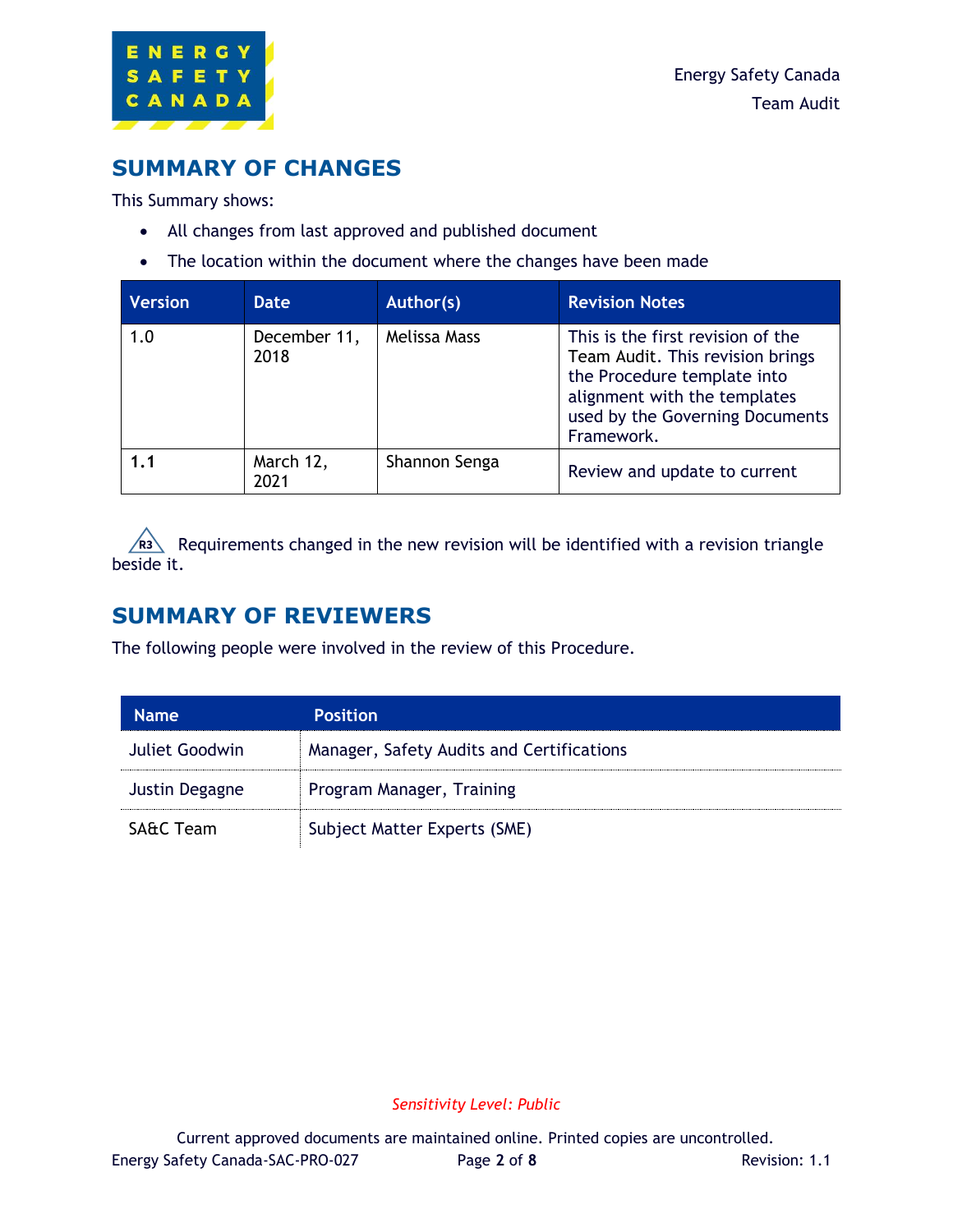

### **TABLE OF CONTENTS**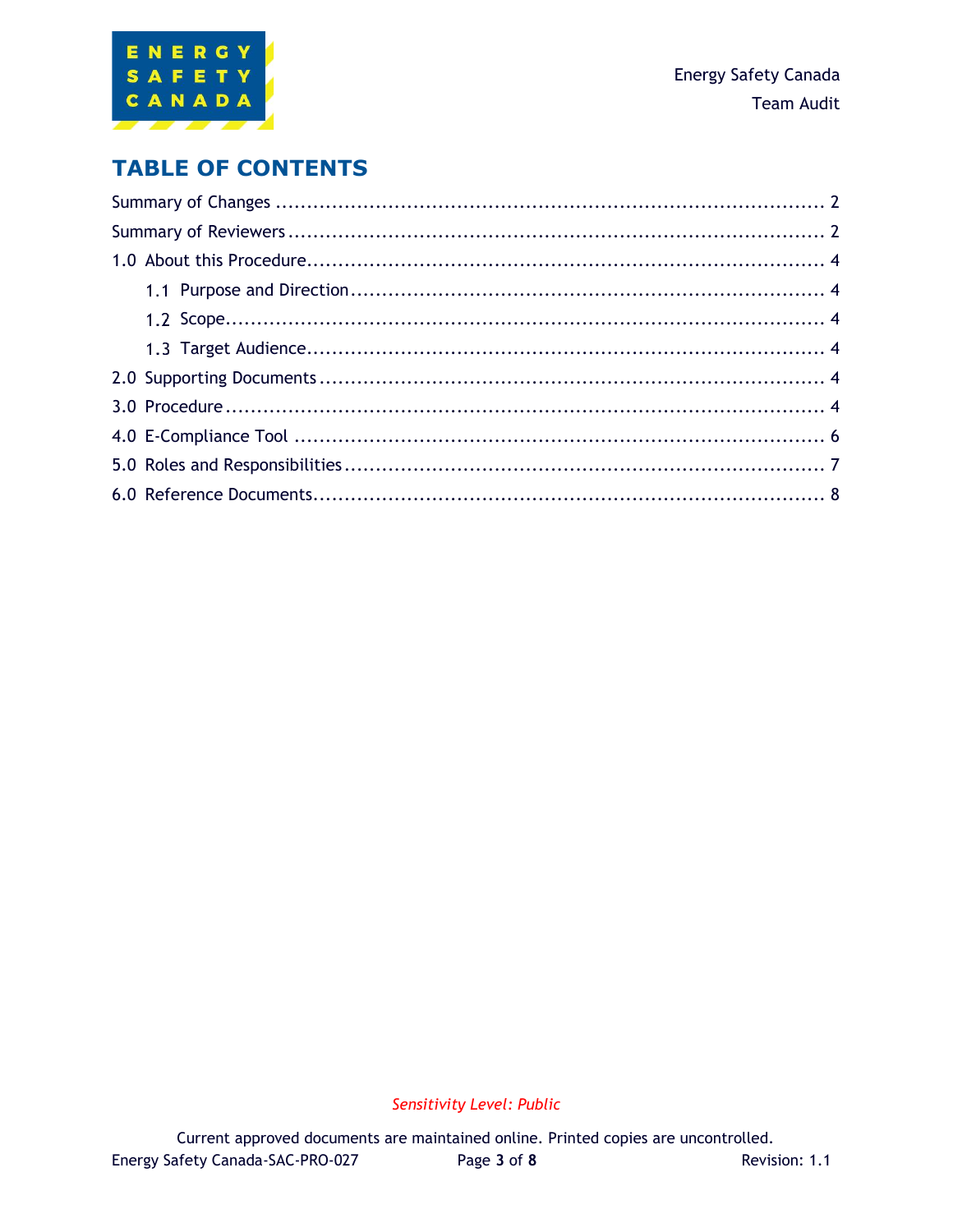

# **1.0 ABOUT THIS PROCEDURE**

#### $1.1$ **Purpose and Direction**

This procedure defines the circumstances under which audits would be performed by a team of auditors rather than just an individual. All auditors participating in the audit must adhere to the Auditor Code of Ethics. All team audits along with the supplemental sampling plan must be approved by Energy Safety Canada at time of audit registration.<sup>[1](#page-7-0)</sup>

#### $1.2$ **Scope**

Team audits are available under the Certificate of Recognition (COR). All team audits will be documented and reported using the most current audit tool.

A team audit may be performed under the following conditions:

- The employer is too large for one auditor to manage on their own (e.g. multiple sites, more than 500 employees)
- To provide an opportunity for multiple certified auditors to participate as a means of maintaining auditor status
- To provide an opportunity for a student auditor to participate in an audit for qualification purposes. Only one student auditor is permitted in a team audit

The level of participation of the auditors in a team audit will be determine by:

- Audit type: certification or maintenance
- Auditor type: certified, student, or corporate

#### $1.3<sub>1</sub>$ **Target Audience**

The target audience for this document is all Energy Safety Canada personnel in any work location. This includes Employers and Auditors.

### **2.0 SUPPORTING DOCUMENTS**

- $2.1$ The following listed documents provide further information for Team Audits.
	- SAC-CFT-022 [Sampling Plan](https://www.energysafetycanada.com/EnergySafetyCanada/media/ESC/COR/SAC-CFT-106-ESC-SamplingPlan.docx) this form is to document the sampling plans for all  $\bullet$ team audit members $2$

#### **3.0 PROCEDURE**

 $3.1$ The employer must determine who will assume the lead auditor position for the team audit. If Corporate Auditor(s) are to be used, then an application must be made to Energy Safety Canada for approval. If approval is granted, then the Lead Auditor can start the audit registration process.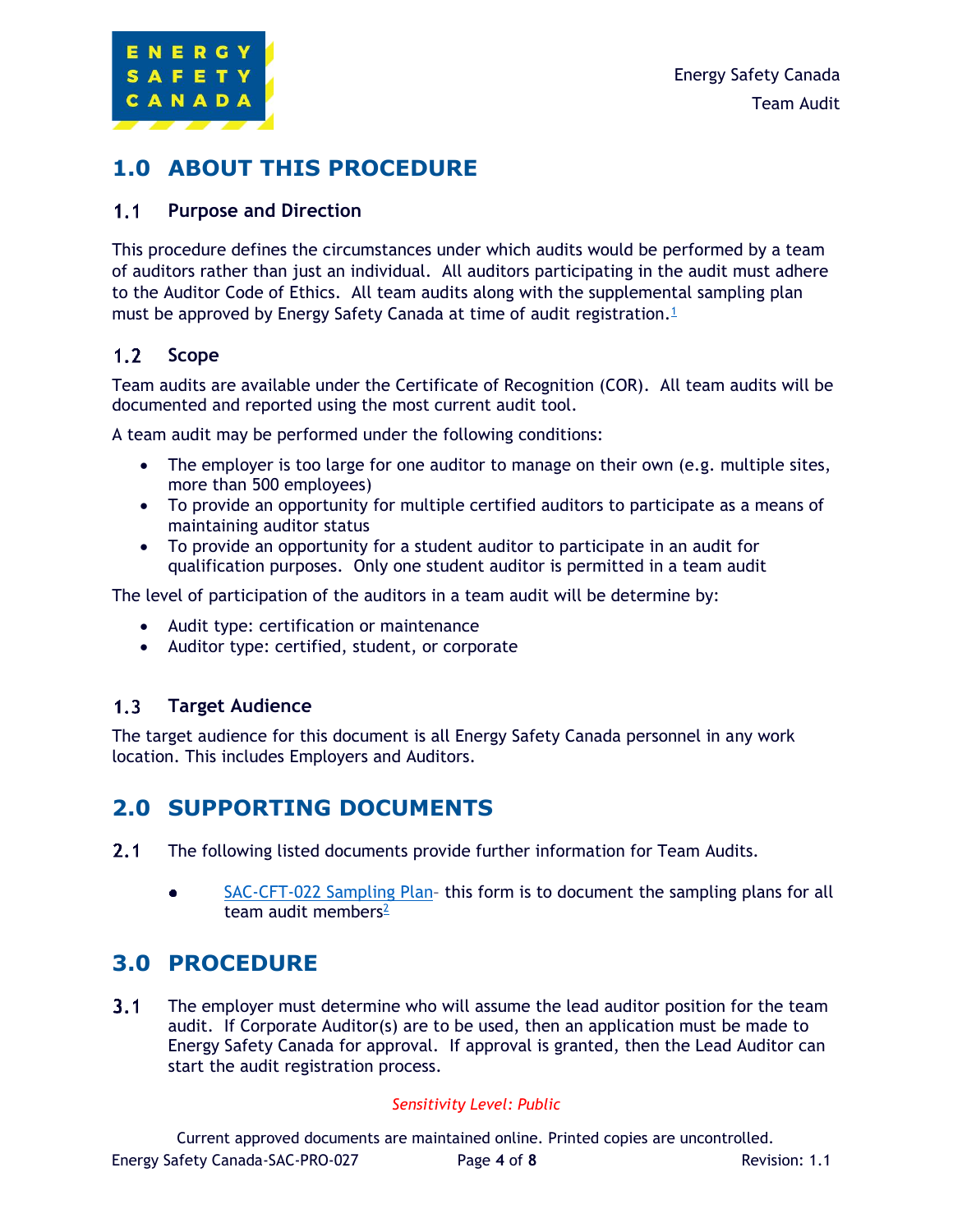

- $3.2<sub>1</sub>$ The Lead Auditor will:
	- 3.2.1 Register the audit as a Team Audit providing the following information;
		- Name of lead auditor and credentials
		- $\bullet$ Name of all other auditors
		- Indicate if any auditors are using the audit to maintain their certification  $\bullet$
		- If applicable, the name of a student auditor and that they are using this for their qualification audit. **NOTE:** Only one Student Auditor is permitted per team
		- A completed sampling plan
	- 3.2.2 Gather together the cumulative field notes of all team members in order to confirm scoring and to analyze the audit findings.
	- 3.2.3 Generate an audit report which represents the overall organization within the audit scope.

**NOTE:** If the Lead Auditor is a Student Auditor they must write and submit the report representing the entirety of the organization audit scope.

If the student auditor is not the Lead, then they must write and submit a separate report for quality assurance review in order to receive auditor certification. This second report may not represent the entire audit scope.

- $3.3<sub>1</sub>$ Energy Safety Canada will:
	- 3.3.1 Review the application to ensure all the information required is present.
		- Check credentials for all auditors on team
		- Review sampling plan and approve or seek clarification  $\bullet$

**NOTE:** Once the sampling plan is approved, any changes requires a revised sampling plan to be submitted for approval.

- $3.4$ The Lead Auditor will:
	- $\bullet$ Ensure the data collection portion of the audit is completed within the prescribed time frame
	- Ensure the completed audit report is submitted on time to Energy Safety Canada for quality assurance review
	- Ensure any student involved submits their completed report on time to Energy Safety Canada for quality assurance review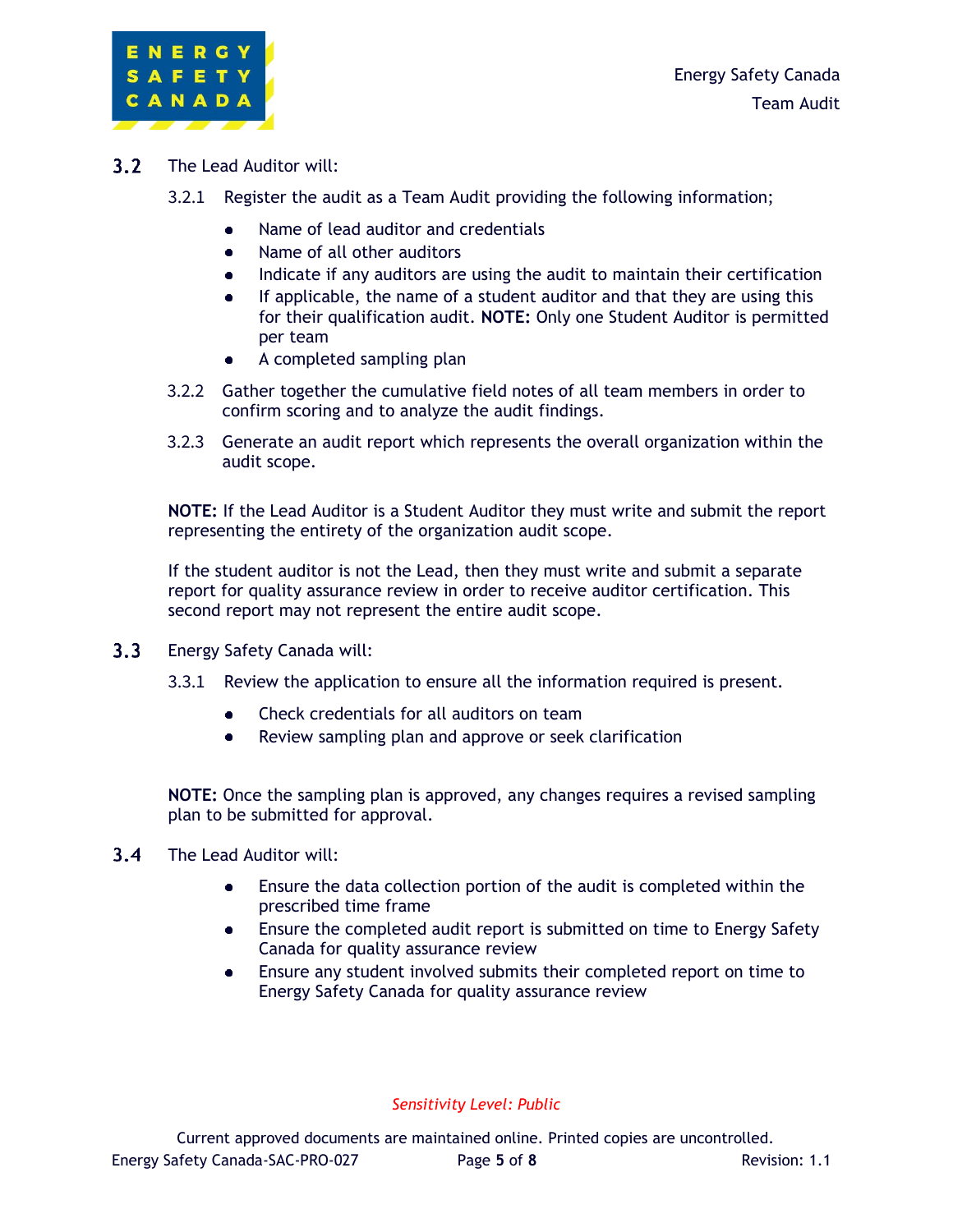

- $3.5<sub>1</sub>$ Audit Report Writer
	- $\bullet$ The report writer is responsible for re-submissions and revisions, unless there are extenuating circumstances that prohibits them from doing this
	- Any student audits that do not meet the Energy Safety Canada quality  $\bullet$ assurance requirements that is also part of an overall team audit could result in the invalidation of the entire team audit

# **4.0 E-COMPLIANCE TOOL**

- $4.1$ The EC Audit Tool (e-Compliance software) is used to document and report all on COR audits. Once all data is collected the team member files must be merged into one document. Before the merge occurs, there are items that must be determined. These items will help save time and confusion for the audit report writer. This information has to do with the "merge process" within the EC Audit Tool.
	- Before data is collected for the audit, discussing and determining the  $\bullet$ following will make report writing easier and faster
		- $\bullet$ Ensure everyone has the same base information on the company. Spelling and names of locations and other information must be the identical. If not, once merged, duplication of information could occur
		- Determine and agree how each auditor will record their field notes  $\bullet$ (e.g. point form vs full sentences, excerpts from policy/procedure vs summarization etc.)
- $4.2$ If all auditors on the team are certified, only one license key is required. Only one audit report is required.
- $4.3$ An additional license key is required, if a student auditor is on the team members. This is because the student auditor must submit their own completed audit report. The merge is completed in the same manner.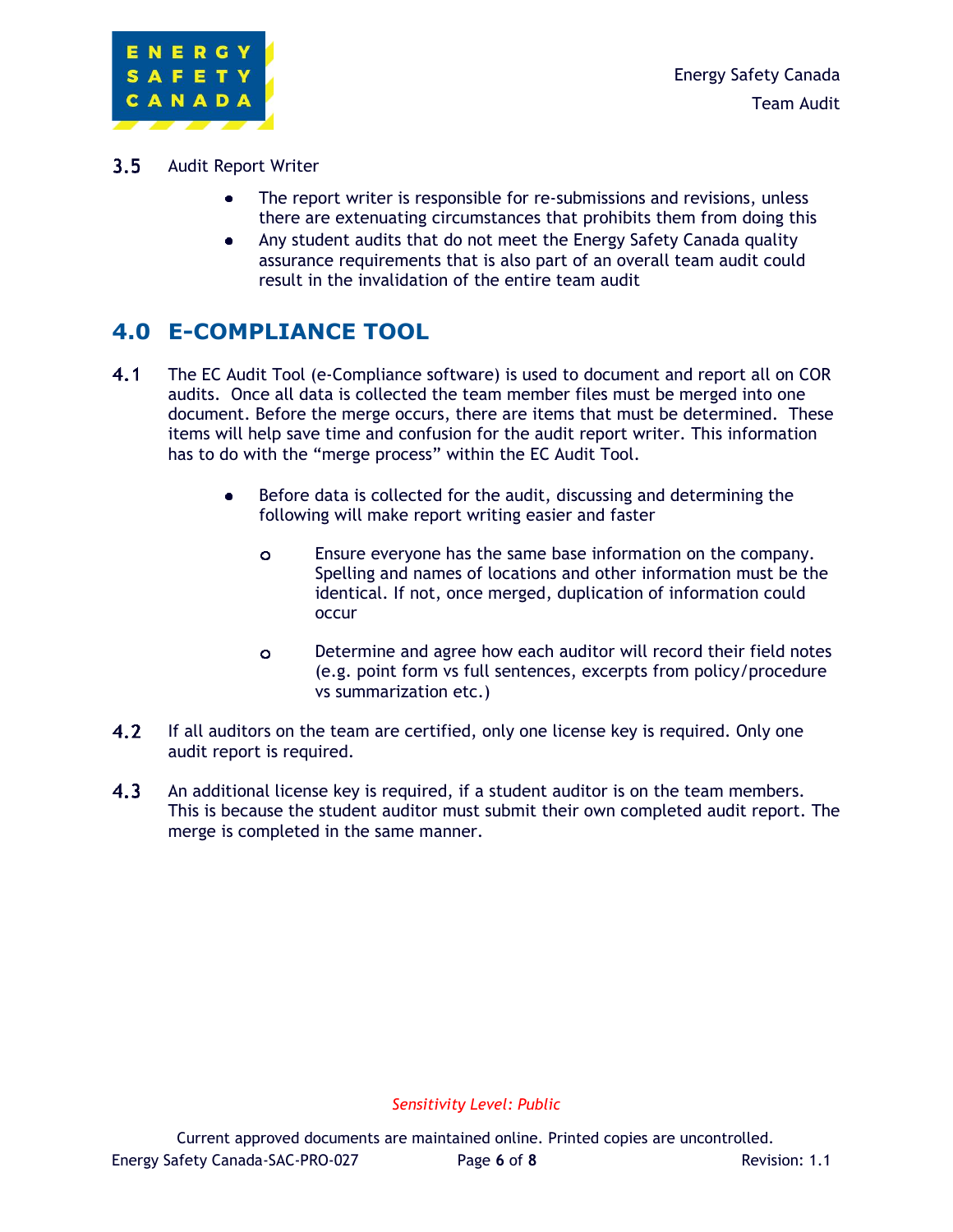#### **5.0 ROLES AND RESPONSIBILITIES**

- $\bullet$ Certified External Auditor can perform all audit functions, including lead auditor for certification, and maintenance audits
- Certified Internal Auditor can perform all audit functions, including lead auditor  $\bullet$ for maintenance audits
- Audit Report Writer responsible for writing and submitting the final audit report
- Student Auditors can only actively participate in maintenance audits. They must  $\bullet$ take the role of a Lead Auditor for the area they are assigned, as this is their qualifying audit. This could include conducting a kick off and close out meeting, (if this was decided during the pre-audit meeting with the employer)
- Corporate auditors can perform the same audit functions as a Certified Auditor  $\bullet$ once approved by Energy Safety Canada, prior to audit registration

| Lead<br><b>Auditor</b>           | Be clearly identified<br>$\bullet$<br>Provide a sampling plan for all team members<br>$\bullet$<br>Participate in the data gathering activities for all three validation<br>methods<br>Responsible for ensuring all information gathered from all team<br>auditors is recorded in the audit report. This also includes results<br>from any student audits<br>Responsible for designating a team member for report writing and<br>ensuring the audit report is submitted within the accepted time or<br>alternatively the lead auditor can also be the report writer<br>Responsible for all audit activities and audit timelines<br>Responsible for identifying all other team members and their roles.<br>This information must be recorded on the audit reports. The<br>information should note the areas or site(s) the members audited |  |
|----------------------------------|-------------------------------------------------------------------------------------------------------------------------------------------------------------------------------------------------------------------------------------------------------------------------------------------------------------------------------------------------------------------------------------------------------------------------------------------------------------------------------------------------------------------------------------------------------------------------------------------------------------------------------------------------------------------------------------------------------------------------------------------------------------------------------------------------------------------------------------------|--|
| <b>Team</b><br><b>Members</b>    | Be assigned areas indicated in the sampling plans.<br>$\bullet$<br>Complete all tasks as assigned within the designated time frame                                                                                                                                                                                                                                                                                                                                                                                                                                                                                                                                                                                                                                                                                                        |  |
| <b>Student</b><br><b>Auditor</b> | Register the audit as a student audit for the purpose of qualification.<br>$\bullet$<br>Participate in all levels of audit activities. (pre and post-audit<br>$\bullet$<br>meetings, document review, observations and interviews etc.)<br>Responsible for writing and submitting an audit report. Failure to<br>submit the audit report could result in the invalidation of the entire<br>team audit                                                                                                                                                                                                                                                                                                                                                                                                                                     |  |
| Corporate<br>Auditor             | Seek approval by Energy Safety Canada before audit registration                                                                                                                                                                                                                                                                                                                                                                                                                                                                                                                                                                                                                                                                                                                                                                           |  |